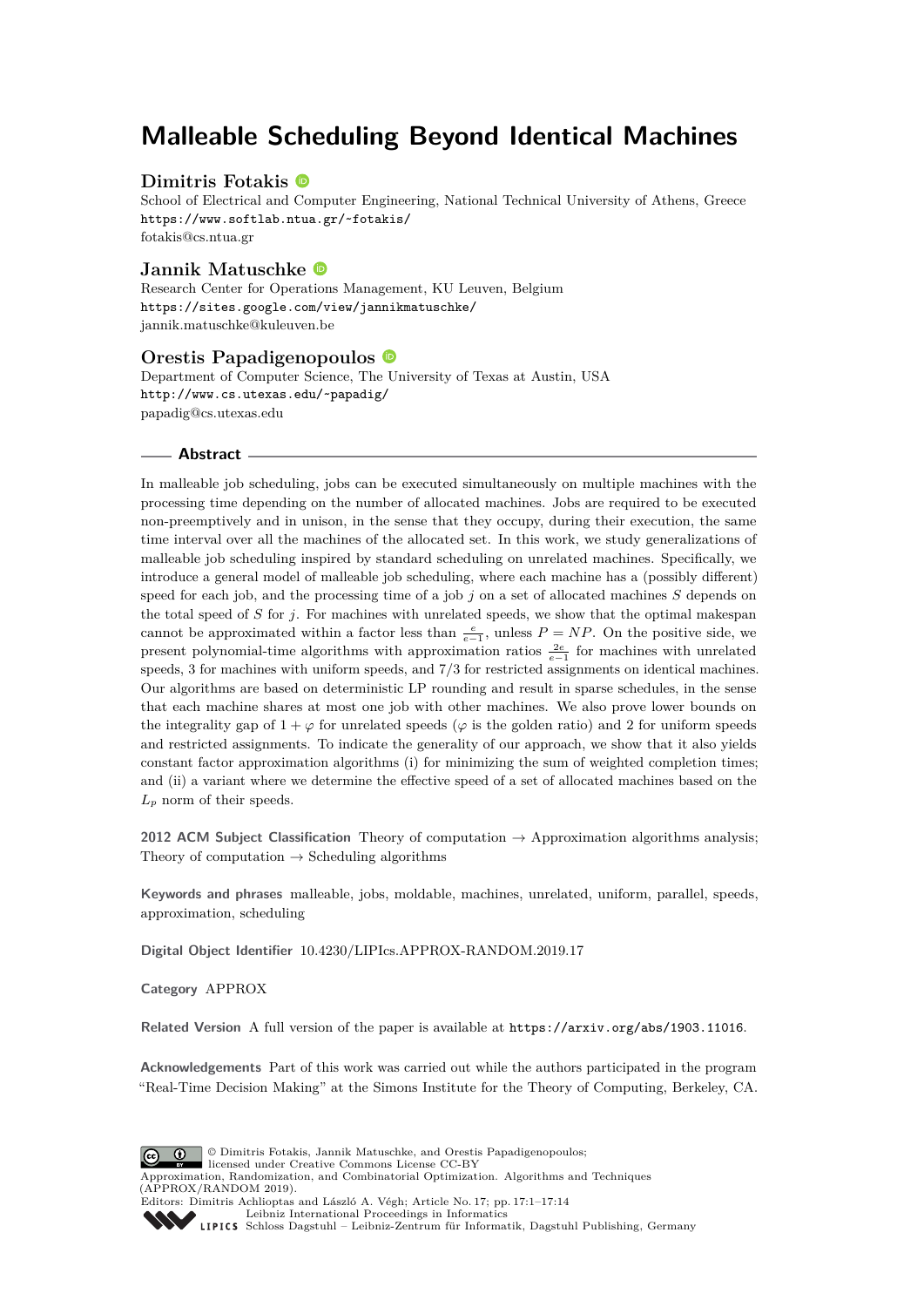#### **17:2 Malleable Scheduling Beyond Identical Machines**

## <span id="page-1-3"></span>**1 Introduction**

Since the late 60s, various models have been proposed by researchers [\[7,](#page-12-0) [8\]](#page-12-1) in order to capture the real-world aspects and particularities of multiprocessor task scheduling systems, i.e., large collections of identical processors able to process tasks in parallel. High performance computing, parallel architectures, and cloud services are typical applications that motivate the study of multiprocessor scheduling, both theoretical and practical. An influential model is Rayward-Smith's unit execution time and unit communication time (UET-UCT) model [\[22\]](#page-13-1), where each parallel job is partitioned into a set of tasks of unit execution time and these tasks are subject to precedence constraints modeled by a task graph. The UET-UCT model and its generalizations have been widely studied and a large number of (approximation) algorithms and complexity results have been proposed [\[10,](#page-12-2) [20\]](#page-13-2).

However, the UET-UCT model mostly focuses on task scheduling and sequencing, and does not account for the amount of resources allocated to each job, thus failing to capture an important aspect of real-world parallel systems. Specifically, in the UET-UCT model, the level of granularity of a job (that is, the number of smaller tasks that a job is partitioned into) is decided a priori and is given as part of the input. However, it is common ground in the field of parallel processing that the unconditional allocation of resources for the execution of a job may jeopardize the overall efficiency of a multiprocessor system. A theoretical explanation is provided by Amdahl's law [\[1\]](#page-12-3), which suggests that the speedup of a job's execution can be estimated by the formula  $\frac{1}{(1-p)+\frac{p}{s}}$ , where *p* is the fraction of the job that can be parallelized and *s* is the speedup due to parallelization (i.e., *s* can be thought as the number of processors).

**Malleable Scheduling.** An interesting alternative to the UET-UCT model is that of *malle-*able<sup>[1](#page-1-0)</sup> job scheduling [\[5,](#page-12-4) [24\]](#page-13-3). In this setting, a set  $J$  of jobs is scheduled on a set  $M$  of parallel machine(-s), while every job can be processed by more than one machines at the same time (i.e., by partitioning the job into tasks). In order to quantify the effect of parallelization, the processing time of a job  $j \in \mathcal{J}$  is determined by a function  $f_j : \mathbb{N} \to \mathbb{R}_+^2$  $f_j : \mathbb{N} \to \mathbb{R}_+^2$  depending on the number of allocated machines. Moreover, every job must be executed *non-preemptively* and in *unison*, i.e. having the same starting and completion time on each of the allocated machines. Thus, if a job *j* is assigned to a set of machines *S* starting at time  $\tau$ , all machines in *S* are occupied with job *j* during the interval  $[\tau, \tau + f_j(|S|)]$ . It is commonly assumed that the processing time function of a job exhibits two useful and well-motivated properties:

- For every job  $j \in \mathcal{J}$ , the processing time  $f_j(s)$  is *non-increasing* in the number of  $\blacksquare$ machines.[3](#page-1-2)
- The total *work* of the execution of a job *j* on *s* machines, that is the product  $s \cdot f_j(s)$ , is  $\blacksquare$ *non-decreasing* in the number of machines.

The latter property, known as *monotonicity* of a malleable job, is justified by Brent's law [\[3\]](#page-12-5): One cannot expect superlinear speedup by increasing the level of parallelism. A great deal of theoretical results have been published on scheduling malleable jobs according to the above model (and its variants) for the objective of minimizing the *makespan*, i.e., the completion time of the last finishing job, or other standard objectives (see, e.g., [\[6\]](#page-12-6) and the references therein).

<span id="page-1-0"></span><sup>1</sup> Malleable scheduling also appears as *moldable*, while sometimes the two terms refer to slightly different models.

<span id="page-1-1"></span><sup>&</sup>lt;sup>2</sup> We denote by  $\mathbb{R}_+$  (resp.  $\mathbb{Z}_+$ ) the set of non-negative reals (resp. integers).

<span id="page-1-2"></span><sup>&</sup>lt;sup>3</sup> This property holds w.l.o.g., as the system always has the choice not to use some of the allocated machines.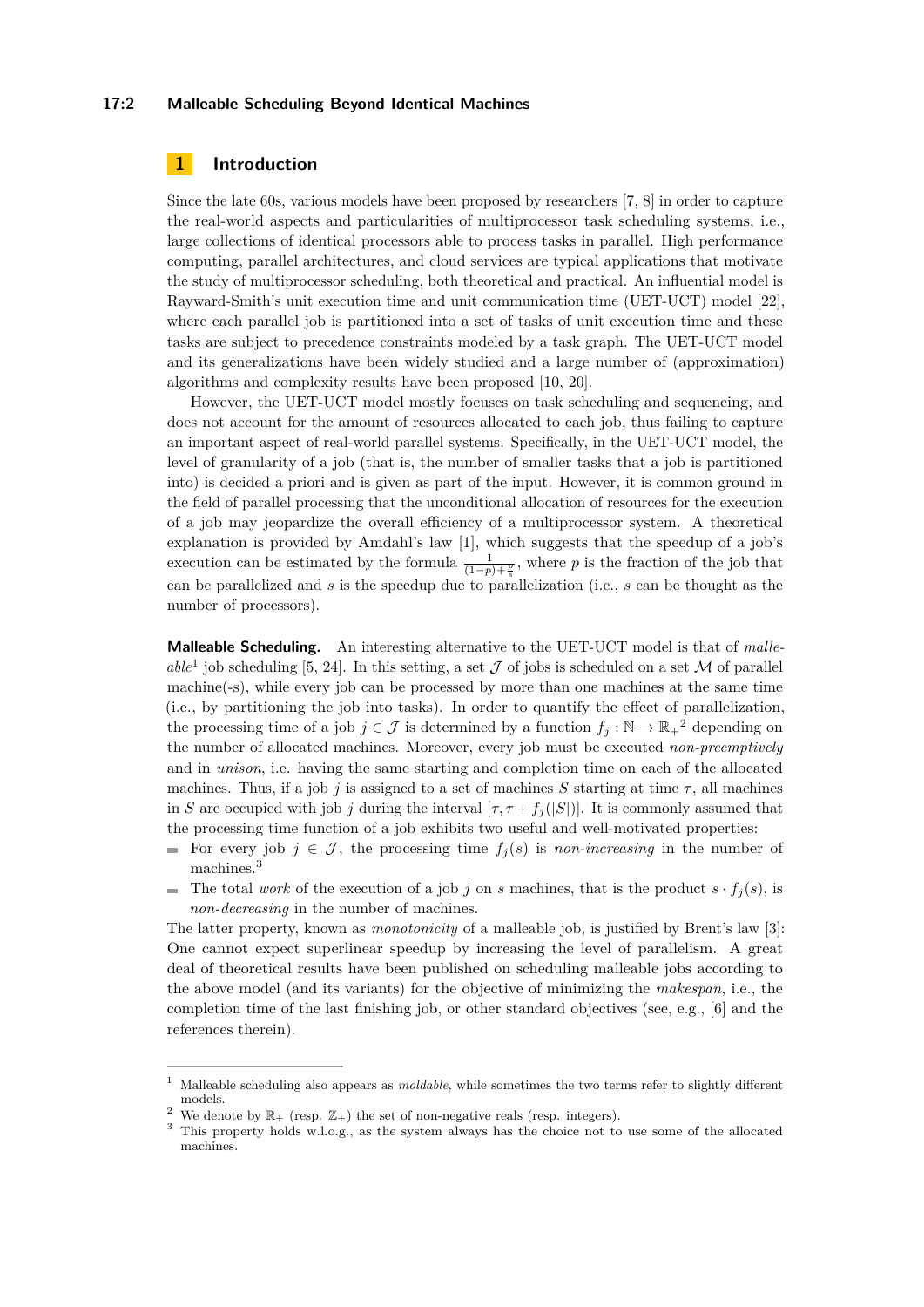Although malleable job scheduling represents a valiant attempt to capture real-world aspects of massively parallel processing, the latter exhibits even more complicated characteristics. Machine heterogeneity, data locality and hardware interconnection are just a few aspects of real-life systems that make the generalization of the aforementioned model necessary. In modern multiprocessor systems, machines are not all identical and the processing time of a job not only depends on the quantity, but also on the quality of the set of allocated machines. Indeed, different physical machines may have different capabilities in terms of faster CPUs or more efficient cache hierarchies. Moreover, the above heterogeneity may be job-dependent, in the sense that a specific machine may be faster when executing a certain type of jobs than another (e.g., memory- vs arithmetic-intensive applications [\[21\]](#page-13-4)). Finally, the execution of a job on specific combinations of machines may also yield additional benefit (e.g., machines that are local in terms of memory hierarchy).

**Our Model: Malleable Scheduling on Unrelated Machines.** Quite surprisingly, no results exist on scheduling malleable jobs beyond the case of identical machines, to the best of our knowledge, despite the significant theoretical and practical interest in the model. In this work, we extend the model of malleable job scheduling to capture more delicate aspects of parallel job scheduling. In this direction, while we still require our jobs to be executed non-preemptively and in unison, the processing time of a job  $j \in \mathcal{J}$  becomes a set function  $f_i(S)$ , where  $S \subseteq \mathcal{M}$  is the set of allocated machines. We require that processing times are given by a *non-increasing* function, in the set function context, while additional assumptions on the scalability of  $f_j$  are made, in order to capture the *diminishing utility* property implied by Brent's law.

These assumptions naturally lead to a generalized malleable job setting, where processing times are given by non-increasing supermodular set functions  $f_i(S)$ , accessed by value queries. We show that makespan minimization in this general setting is inapproximable within  $\mathcal{O}(|\mathcal{J}|^{1-\epsilon})$  factors (unless  $P = NP$ , see Section [4.3\)](#page-12-7). The general message of the proof is that unless we make some relatively strong assumptions on processing times (in the form e.g., of a relatively smooth gradual decrease in the processing time, as more machines are allocated), malleable job scheduling (even with monotone supermodular processing times) can encode combinatorial problems as hard as graph coloring.

Thus, inspired by (standard non-malleable) scheduling models on uniformly related and unrelated machines, we introduce the notion of *speed-implementable* processing time functions. For each machine *i* and each job *j* there is a *speed*  $s_{i,j} \in \mathbb{Z}_+$  that quantifies the contribution of machine *i* to the execution of job *j*, if *i* is included in the set allocated to *j*. For most of this work, we assume that the total speed of an allocated set is given by an additive function  $\sigma_j(S) = \sum_{i \in S} s_{i,j}$  (but see also Section [4.1,](#page-10-0) where we discuss more general speed functions based on  $L_p$ -norms). A function is speed-implementable if we can write  $f_j(S) = f_j(\sigma_j(S))$  for some function  $f_j : \mathbb{R}_+ \to \mathbb{R}_+$ . Again, we assume oracle access to the processing time functions.[4](#page-2-0)

The notion of speed-implementable processing times allows us to quantify the fundamental assumptions of *monotonicity* and *diminishing utility* in a clean and natural way. More specifically, we make the following two assumptions on speed-implementable functions:

- **1.** *Non-increasing processing time.* For every job  $j \in \mathcal{J}$ , the processing time  $f_i(s)$  is non-increasing in the total allocated speed  $s \in \mathbb{R}_+$ .
- **2.** *Non-decreasing work*. For every job  $j \in \mathcal{J}$ , the work  $f_j(s) \cdot s$  is non-decreasing in the total allocated speed  $s \in \mathbb{R}_+$ .

<span id="page-2-0"></span>For convenience, we use the identifier  $f_j$  for both functions. Since their arguments come from disjoint domains, it is always clear from the context which one is meant.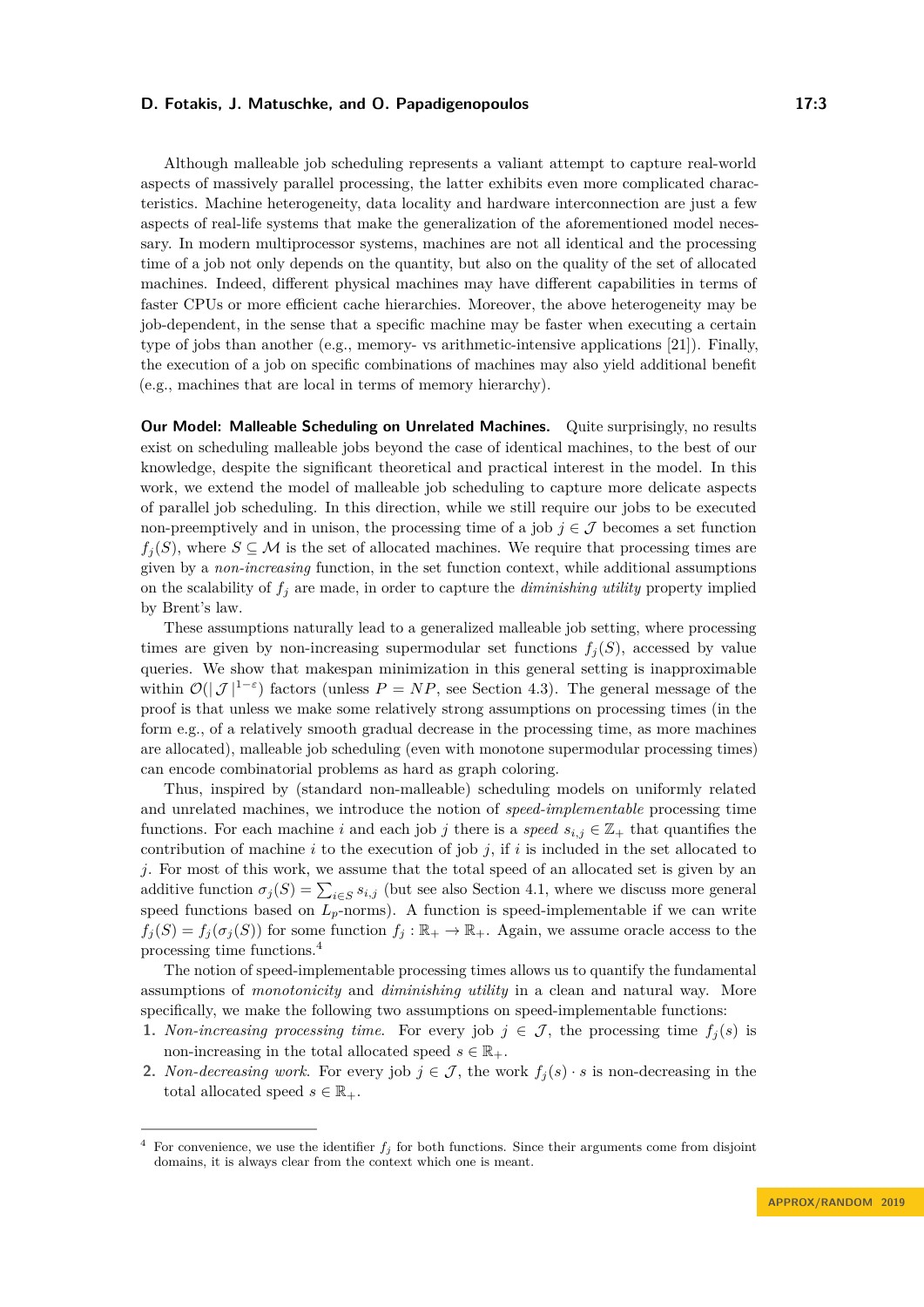#### **17:4 Malleable Scheduling Beyond Identical Machines**

The first assumption ensures that allocating more speed cannot increase the processing time. The second assumption is justified by Brent's law, when the increase in speed coincides with an increase in the physical number of machines, or by similar arguments for the increase of the total speed of a single physical machine (e.g., memory access, I/O bottleneck [\[21\]](#page-13-4) etc.). We remark that speed-implementable functions with non-increasing processing times and non-decreasing work do not need to be convex, and thus, do not belong to the class of supermodular functions.

In this work, we focus on the objective of minimizing the *makespan*  $C_{max} = \max_{j \in J} C_j$ , where  $C_j$  the completion time of job *j*. We refer to this setting as the problem of *scheduling malleable jobs on unrelated machines*. To further justify this term, we present a pseudopolynomial transformation of standard scheduling on unrelated machines to malleable scheduling with speed-implementable processing times (see the full version of this reading). The reduction can be rendered polynomial by standard techniques, preserving approximation factors with a loss of  $1 + \varepsilon$ .

## **1.1 Related Work**

The problem of malleable job scheduling on identical machines has been studied thoroughly for more than three decades. For the case of non-monotonic jobs, i.e., jobs that do not satisfy the monotonic work condition, Du and Leung [\[5\]](#page-12-4) show that the problem is strongly NP-hard for more than 5 machines, while in terms of approximation, Turek, Wolf and Yu [\[24\]](#page-13-3) provided the first 2-approximation algorithm for the same version of the problem. Jansen and Porkolab [\[13\]](#page-13-5) devised a PTAS for instances with a constant number of machines, which was later extended by Jansen and Thöle [\[15\]](#page-13-6) to a PTAS for the case that the number of machines is polynomial in the number of jobs.

For the case of monotonic jobs, Mounié, Rapine and Trystram [\[19\]](#page-13-7) propose a  $\frac{3}{2}$ -approxima-For the case of monotome jobs, Mounte, it applies and Trystram [19] propose a  $\frac{1}{2}$ -approximation algorithm, improving on the √3-approximation provided by the same authors [\[18\]](#page-13-8). Recently, Jansen and Land [\[12\]](#page-13-9) gave an FPTAS for the case that  $|\mathcal{M}| \geq 8|\mathcal{J}|/\varepsilon$ . Together with the approximation scheme for polynomial number of machines in [\[12\]](#page-13-9), this implies a PTAS for scheduling monotonic malleable jobs on identical machines.

Several papers also consider the problem of scheduling malleable jobs with preemption and/or under precedence constraints [\[2,](#page-12-8) [14,](#page-13-10) [17\]](#page-13-11). An interesting alternative approach to the general problem is that of Srinivasa, Prasanna, and Musicus [\[23\]](#page-13-12), who consider a continuous version of malleable tasks and develop an exact algorithm based on optimal control theory under certain assumptions on the processing time functions. While the problem of malleable scheduling on identical machines is very well understood, this is not true for malleable extensions of other standard scheduling models, such as unrelated machines or the restricted assignment model. We attempt to close this gap by introducing and investigating malleable scheduling with speed-implementable processing time functions.

A scheduling model similar to malleable tasks is that of *splittable jobs*. In this regime, jobs can be split arbitrarily and the resulting parts can be distributed arbitrarily on different machines. For each pair of job  $j$  and machine  $i$ , there is a setup time  $s_{ij}$  and a processing time  $p_{ij}$ . If a fraction  $x_{ij} \in (0,1]$  of job *j* is to be scheduled on machine *i*, the load that is incurred on the machine is  $s_{ij} + p_{ij}x_{ij}$ . Correa et al. [\[4\]](#page-12-9) provide an  $(1 + \varphi)$ -approximation algorithm for this setting (where  $\varphi$  is the golden ratio), which is based on an adaptation of the classic LP rounding result by Lenstra, Shmoys, and Tardos [\[16\]](#page-13-13) for the traditional unrelated machine scheduling problem. We remark that the generalized malleable setting considered in this paper also induces a natural generalization of the splittable setting beyond setup times, when dropping the requirement that jobs need to be executed in unison. As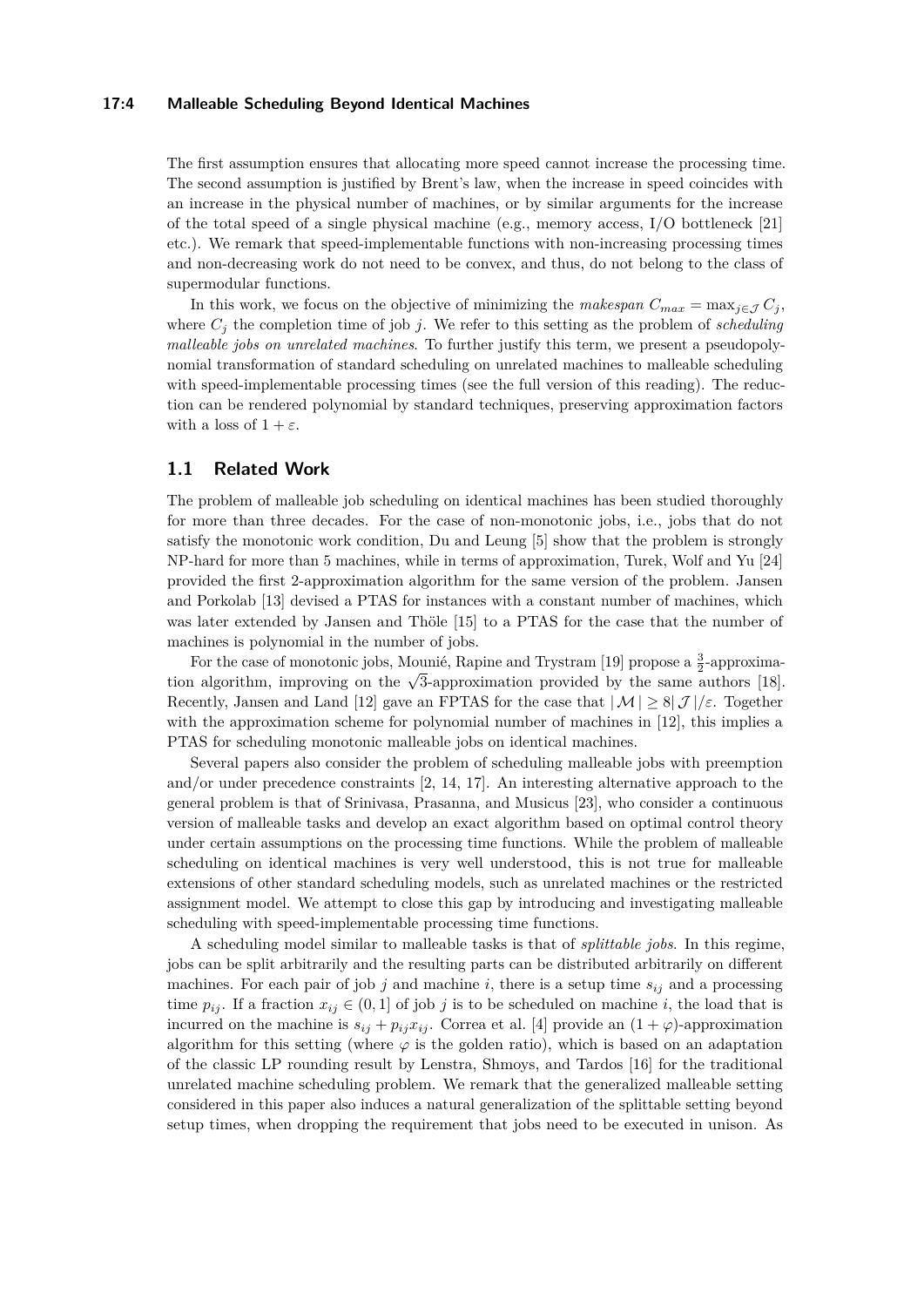in [\[4\]](#page-12-9), we provide a rounding framework based on a variant of the assignment LP from [\[16\]](#page-13-13). However, the fact that processing times are only given implicitly as functions in our setting makes it necessary to very carefully choose the coefficients of the assignment LP in order to ensure a constant integrality gap. Furthermore, because jobs have to be executed in unison, we employ a more sophisticated rounding scheme in order to better utilize free capacity on different machines.

## **1.2 Contribution and Techniques**

At the conceptual level, we introduce the notion of malleable jobs with speed-implementable processing times. Hence, we generalize the standard and well-studied setting of malleable job scheduling, in a direct analogy to fundamental models in scheduling theory (e.g., scheduling on *uniformly related* and *unrelated* machines). This new and much richer model gives rise to a large family of unexplored packing problems that may be of independent interest. All omitted proofs can be found in the full version of this paper (see [https://arxiv.org/abs/](https://arxiv.org/abs/1903.11016) [1903.11016](https://arxiv.org/abs/1903.11016)).

From a technical viewpoint, we investigate the computational complexity and the approximability of this new setting. To the best of our understanding, standard techniques used for makespan minimization in the setting of malleable job scheduling on identical machines, such as the two-shelve approach (as used in [\[19,](#page-13-7) [24\]](#page-13-3)) and area charging arguments, fail to yield any reasonable approximation guarantees in our more general setting. This intuition is supported by the following hardness of approximation result.

**► Theorem 1.** For any  $\epsilon > 0$ , there is no  $\left(\frac{e}{e-1} - \epsilon\right)$ -approximation algorithm for the problem *of scheduling malleable jobs on unrelated machines, unless*  $P = NP$ *.* 

Note that the lower bound of  $\frac{e}{e-1}$  is strictly larger than the currently best known approximation factor of 1*.*5 for malleable scheduling on identical machines.

Our positive results are based on a linear programming relaxation, denoted by  $[LP(C)]$ and described in Section [2.](#page-5-0) This LP resembles the assignment LP for the standard setting of non-malleable scheduling [\[16\]](#page-13-13). However, in order to obtain a constant integrality gap we distinguish between "small" jobs that can be processed on a single machine (within a given target makespan), and "large" jobs that have to be processed on multiple machines. For the large jobs, we carefully estimate their contribution to the load of their allocated machines. Specifically, we introduce the notion of *critical speed* and use the critical speed to define the load coefficients incurred by large jobs on machines in the LP relaxation by proportionally distributing the work volume according to machine speeds. For the rounding, we exploit the sparsity of our relaxation's extreme points (as in [\[16\]](#page-13-13)) and generalize the approach of [\[4\]](#page-12-9), in order to carefully distinguish between jobs assigned to a single machine and jobs shared by multiple machines.

<span id="page-4-0"></span>**► Theorem 2.** *There exists a polynomial-time*  $\frac{2e}{e-1}$ -approximation algorithm for the problem *of scheduling malleable jobs on unrelated machines.*

An interesting corollary is that for malleable job scheduling on unrelated machines, there always exists an approximate solution where each machine shares at most one job with some other machines. We also get improved approximation guarantees for the special cases of *restricted assignment* and *uniform speeds*, respectively, by exploiting the special structure of the processing time functions.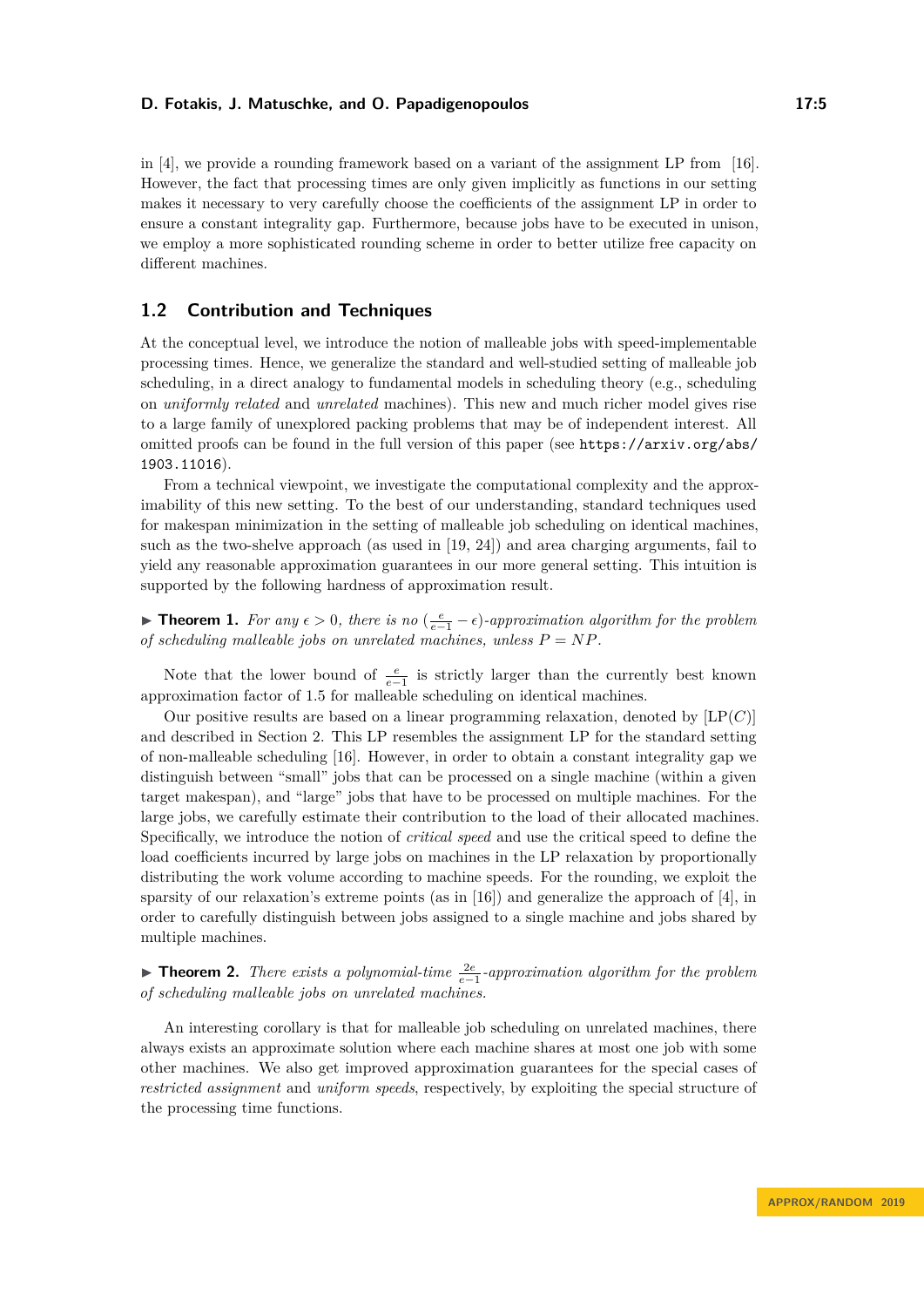#### **17:6 Malleable Scheduling Beyond Identical Machines**

**Theorem 3.** *There exists a polynomial-time*  $\frac{7}{3}$ -approximation algorithm for the problem *of scheduling malleable jobs on restricted identical machines (i.e.,*  $s_{i,j} \in \{0,1\}$  *for all*  $i \in \mathcal{M}$ *and*  $j \in \mathcal{J}$ *).* 

► **Theorem 4.** *There exists a polynomial-time* 3-approximation algorithm for the problem of *scheduling malleable jobs on uniform machines (i.e.,*  $s_{i,j} = s_i$  *for all*  $i \in \mathcal{M}$  *and*  $j \in \mathcal{J}$ *).* 

All our approximation results imply corresponding upper bounds on the integrality gap of the linear programming relaxation  $[LP(C)]$ . Based on an adaptation of a construction in [\[4\]](#page-12-9), we show a lower bound of  $1 + \varphi \approx 2.618$  on the integrality gap of [LP(*C*)] for malleable job scheduling on unrelated machines, where  $\varphi$  is the golden ratio. For the cases of restricted assignment and uniformly related machines, respectively, we obtain an integrality gap of 2.

Moreover, we extend our model and approach in two directions. First, we consider a setting where the *effective speed* according to which a set *S* of allocated machines processing a job *j* is given by the  $L_p$ -norm  $\sigma_j^{(p)}(S) = (\sum_{i \in S} (s_{i,j})^p)^{1/p}$  of the corresponding speed vector. In practical settings, we tend to prefer assignments to relatively small sets of physical machines, so as to avoid delays related to communication, memory access, and I/O (see e.g., [\[21\]](#page-13-4)). By replacing the total speed (i.e., the  $L_1$ -norm) with the  $L_p$ -norm of the speed vector for some  $p \geq 1$ , we discount the contribution of additional machines (especially of smaller speeds) towards processing a job  $j$ . Thus, as  $p$  increases, we give stronger preference to *sparse* schedules, where the number of jobs shared between different machines (and the number of machines sharing a job) are kept small. Interestingly, our general approach is robust to this generalization and results in constant approximation factors for any  $p \geq 1$ . Asymptotically, the approximation factor is bounded by  $\frac{p}{p-\ln p} + \sqrt[p]{\frac{p}{\ln p}}$  and our algorithm smoothly converges to the algorithm of [\[16\]](#page-13-13) as *p* tends to infinity. For the extreme case where we use the  $L_{\infty}$ -norm, our setting becomes identical to standard scheduling on unrelated machines and we recover the algorithm of [\[16\]](#page-13-13), achieving an approximation ratio of 2. These results are discussed in Section [4.1.](#page-10-0)

In another direction, we combine our approach for makespan minimization with standard techniques employed for the objective of total weighted completion time,  $\sum_{j \in \mathcal{J}} w_j C_j$ , and obtain a constant factor approximation for minimizing the total weighted completion time for malleable job scheduling on unrelated machines. These results are discussed in Section [4.2.](#page-11-0)

Trying to generalize malleable job scheduling beyond the simple setting of identical machines, as much as possible, we believe that our setting with speed-implementable processing times lies on the frontier of the constant-factor approximability regime. We show a strong inapproximability lower bound of  $\mathcal{O}(|\mathcal{J}|^{1-\varepsilon})$  for the (far more general) setting where the processing times are given by a non-increasing supermodular set functions. These results are discussed in Section [4.3.](#page-12-7) An interesting open question is to characterize the class of processing time functions for which malleable job scheduling admits constant factor (and/or logarithmic) approximation guarantees.

## <span id="page-5-0"></span>**2 The general rounding framework**

In this section, we provide a high-level description of our algorithm. We construct a polynomial-time *ρ-relaxed decision procedure* for malleable job scheduling problems. This procedure takes as input an instance of the problem as well as a target makespan *C* and either asserts correctly that there is no feasible schedule of makespan at most *C*, or returns a feasible schedule of makespan at most  $\rho C$ . It is well-known that a  $\rho$ -relaxed decision procedure can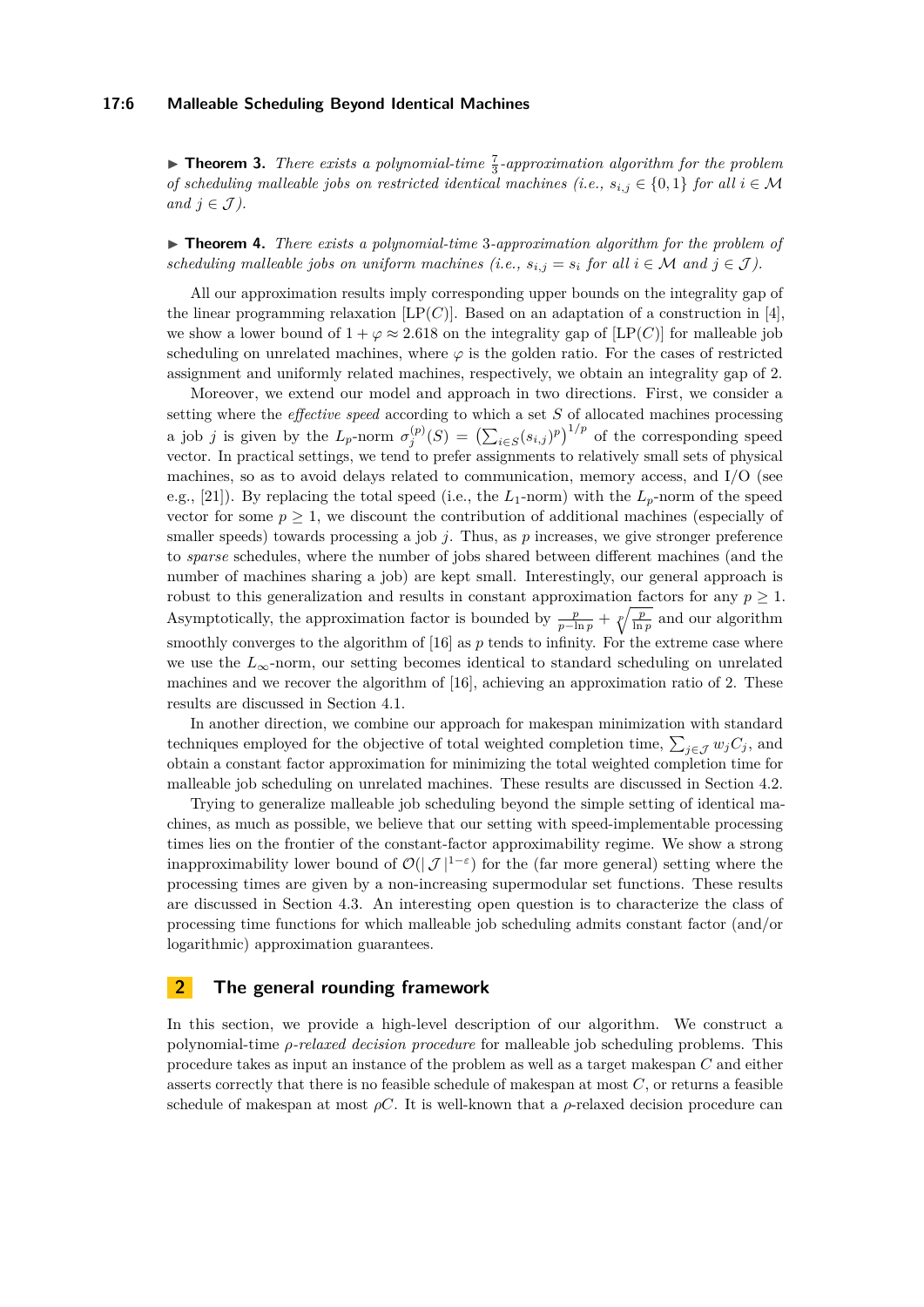be transformed into a polynomial-time *ρ*-approximation algorithm [\[11\]](#page-13-14) provided that one can compute proper lower and upper bounds to the optimal value of size polynomial in the size of the input.

Given a target makespan *C*, let  $\gamma_i(C) := \min\{q \in \mathbb{Z}_+ \mid f_i(q) \leq C\}$  be the *critical speed* of job  $j \in \mathcal{J}$ . Moreover, we define for every  $i \in \mathcal{M}$  the sets  $J_i^+(C) := \{j \mid f(s_{i,j}) \leq C\}$  and  $J_i^-(C) := J \backslash J_i^+(C)$  to be the set of jobs that can or cannot be processed by *i* alone within time *C*, respectively. Note that  $\gamma_i(C)$  can be computed in polynomial-time given oracle access to  $f_j$  by performing binary search. When *C* is clear from the context, we use the short-hand notation  $\gamma_j$ ,  $J_i^+$ , and  $J_i^-$  instead. The following technical fact is equivalent to the non-decreasing work property and is used throughout the proofs of this paper:

<span id="page-6-2"></span>► **Fact 5.** Let *f* be a speed-implementable processing time function satisfying the properties *of our problem. Then for every speed*  $q \in \mathbb{R}_+$  *we have that:* 

- **1.**  $f(\alpha q) \leq \frac{1}{\alpha} f(q)$  for every  $\alpha \in (0,1)$ , and
- **2.**  $f(q') \leq \frac{q}{q'} f(q)$  for every  $q' \leq q$ .

The following feasibility LP is the starting point of the relaxed decision procedures we construct in this work:

$$
[\text{LP}(\mathcal{C})]: \qquad \qquad \sum_{i \in \mathcal{M}} x_{i,j} = 1 \qquad \qquad \forall j \in \mathcal{J} \qquad (1)
$$

$$
\sum_{j \in J_i^+} f_j(s_{i,j}) x_{i,j} + \sum_{j \in J_i^-} \frac{f_j(\gamma_j) \gamma_j}{s_{i,j}} x_{i,j} \le C \qquad \forall i \in \mathcal{M}
$$
\n(2)

<span id="page-6-3"></span><span id="page-6-1"></span><span id="page-6-0"></span>
$$
x_{i,j} \ge 0 \quad \forall j \in \mathcal{J}, i \in \mathcal{M}
$$
 (3)

In the above LP, each variable  $x_{i,j}$  can be thought as the fraction of job *j* that is assigned to machine *i*. The equality constraints [\(1\)](#page-6-0) ensure that each job is fully assigned to a subset of machines, while constraints [\(2\)](#page-6-1) impose an upper bound to the load of every machine. As we can prove, the above formulation is feasible for any *C* that is greater than the optimal makespan.

**Proposition 6.** For every  $C \geq \text{OPT}$ , where OPT is the makespan of an optimal schedule, *[LP(C)] has a feasible solution.*

**Proof.** Fix a schedule of makespan OPT and let  $S_j \subseteq M$  be the set of machines allocated to a job *j* in that schedule. For every  $i \in \mathcal{M}, j \in \mathcal{J}$  set  $x_{i,j} = \frac{s_{i,j}}{\sigma_i(S)}$  $\frac{s_{i,j}}{\sigma_j(S_j)}$  if  $i \in S_j$  and  $x_{i,j} = 0$ , otherwise. We show that *x* is a feasible solution to  $[LP(C)]$ . Indeed, constraints [\(1\)](#page-6-0) are satisfied since  $\sum_{i \in \mathcal{M}} x_{i,j} = \sum_{i \in S_j} \frac{s_{i,j}}{\sigma_j(S_j)} = 1$  for all  $j \in \mathcal{J}$ . For verifying that constraints [\(2\)](#page-6-1) are fulfilled, let  $j \in \mathcal{J}$  and  $i \in S_j$ . If  $j \in J_i^+$  then  $f_j(s_{i,j})x_{i,j} = f_j(s_{i,j})\frac{s_{i,j}}{\sigma_j(S_j)} \leq f_j(S_j)$ , using Fact [5.](#page-6-2) If  $j \in J_i^-$  then  $\frac{f_j(\gamma_j)\gamma_j}{s_{i,j}}x_{i,j} = \frac{f_j(\gamma_j)\gamma_j}{\sigma_j(S_j)} \leq \frac{\sigma_j(S_j)f_j(S_j)}{\sigma_j(S_j)} \leq f_j(S_j)$ , again using Fact [5](#page-6-2) and the fact that  $\sigma_j(S_j) \geq \gamma_j$ . Therefore for any  $i \in \mathcal{M}$  we obtain:  $\sum_{j \in J_i^+} f_j(s_{i,j}) x_{i,j}$  +  $\sum_{j\in J_i^-}$ *f<sup>j</sup>* (*γ<sup>j</sup>* )*γ<sup>j</sup>*  $\sum_{s_{i,j}} x_{i,j} \leq \sum_{j \in J} |i \in S_j} f_j(S_j) \leq OPT \leq C.$ 

Assuming that  $C \geq \text{OPT}$ , let *x* be an extreme point solution to [LP(*C*)]. We create the *assignment graph*  $\mathcal{G}(x)$  with nodes  $V := \mathcal{J} \cup \mathcal{M}$  and edges  $E := \{ \{i, j\} \in \mathcal{M} \times \mathcal{J} \mid x_{i,j} > 0 \},$ i.e., one edge for each machine-job pair in the support of the LP solution. Notice that  $\mathcal{G}(x)$ is bipartite by definition. Furthermore, since  $[LP(C)]$  is structurally identical to the LP of unrelated machine scheduling [\[16\]](#page-13-13), the choice of *x* as an extreme point guarantees the following sparsity property: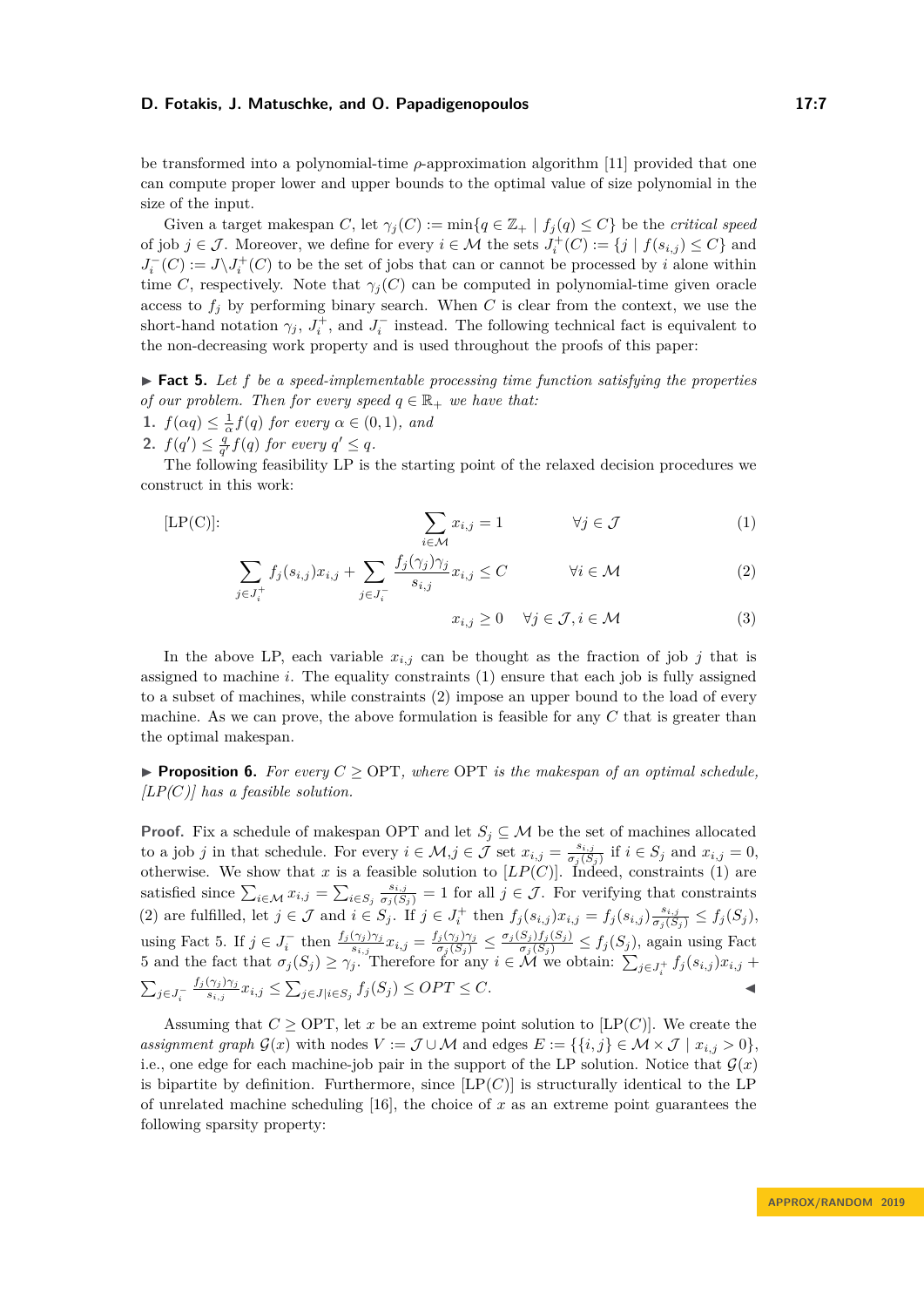<span id="page-7-0"></span>

**Figure 1** A properly oriented pseudotree with indegree at most 1 for each node.

**Figure 2** Volume argument for selecting a subset of the children machines in the proof of Proposition [10.](#page-9-0)

**Proposition 7** ([\[16\]](#page-13-13)). For every extreme point solution x of  $[LP(C)]$ , each connected *component of*  $\mathcal{G}(x)$  *contains at most one cycle.* 

As a graph with at most one cycle is either a tree or a tree plus one edge, the connected components of  $G(x)$  are called *pseudotrees* and the whole graph is called a *pseudoforest*. It is not hard to see that the edges of an undirected pseudoforest can always be oriented in a way that every node has an *in-degree* of at most one. We call such a  $\mathcal{G}(x)$  a *properly oriented* pseudoforest. Such an orientation can easily be obtained by first orienting the edges on the unique cycle (if it exists) consistently so as to obtain a directed cycle and, then, by orienting all remaining edges away from that cycle (see Figure [1\)](#page-7-0).

Now fix a properly oriented  $\mathcal{G}(x)$  with set of oriented edges  $\overline{E}$ . For  $j \in \mathcal{J}$ , we define  $p(j) \in \mathcal{M}$  to be its unique *parent-machine* (if it exists) and  $T(j) = \{i \in \mathcal{M} \mid (j,i) \in \overline{E}\}\)$  to be the set of *children-machines* of *j*, respectively. Notice, that for every machine *i*, there exists at most one  $j \in \mathcal{J}$  such that  $i \in T(j)$ . The decision procedures we construct in this paper are based, unless otherwise stated, on the following scheme:

ALGORITHM: Given a target makespan  $C$ :

- **1.** If  $[LP(C)]$  is feasible, compute an extreme point solution *x* of  $[LP(C)]$  and construct a properly oriented  $G(x)$ . (Otherwise, report that  $C <$  OPT.)
- **2.** A *rounding scheme* assigns every job  $j \in \mathcal{J}$  either only to its parent machine  $p(j)$ , or to the set of its children-machines  $T(j)$  (see Section [3\)](#page-7-1).
- **3.** According to the rounding, every job  $j \in \mathcal{J}$  that has been assigned to  $T(j)$  is placed at the beginning of the schedule (these jobs are assigned to disjoint sets of machines).
- **4.** At any point a machine *i* becomes idle, it processes any unscheduled job *j* that has been rounded to *i* such that  $i = p(j)$ .

## <span id="page-7-1"></span>**3 Rounding schemes**

In each of the following rounding schemes, we are given as an input an extreme point solution *x* of [LP(*C*)] and a properly oriented pseudoforest  $\mathcal{G}(x) = (V, \overline{E}).$ 

## <span id="page-7-2"></span>**3.1 A simple 4-approximation for unrelated machines**

We start from the following simple rounding scheme: For each job *j*, assign *j* to its parentmachine  $p(j)$  if  $x_{p(j),j} \geq \frac{1}{2}$ , or else, assign *j* to its children-machines *T*(*j*). Formally, let  $\mathcal{J}^{(1)} := \{j \in \mathcal{J} \mid x_{p(j),j} \geq \frac{1}{2}\}\$ be the sets of jobs that are assigned to their parentmachines and  $\mathcal{J}^{(2)} := \mathcal{J} \setminus \mathcal{J}^{(1)}$  the rest of the jobs. Recall that we first run the jobs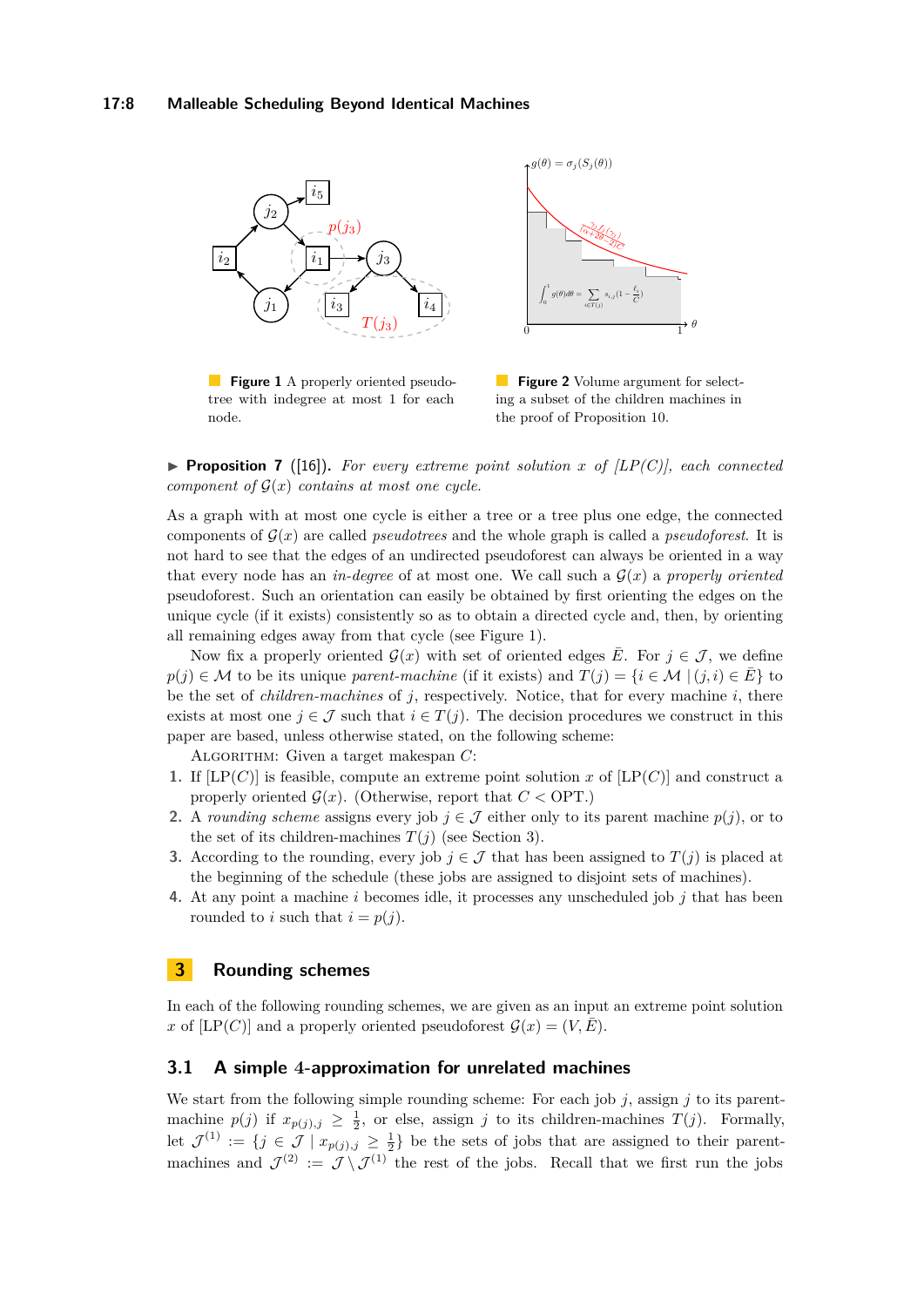in  $J^{(2)}$  and then the jobs in  $J^{(1)}$  as described at the end of the previous section. For  $i \in \mathcal{M}$ , define  $J_i^{(1)} := \{j \in \mathcal{J}^{(1)} | p(j) = i\}$  and  $J_i^{(2)} := \{j \in \mathcal{J}^{(2)} | i \in T(j)\}$  as the sets of jobs in  $J^{(1)}$  and  $J^{(2)}$ , respectively, that get assigned to *i* (note that  $|J_i^{(2)}| \leq 1$ , as each machine gets assigned at most one job as a child-machine). Furthermore, let  $\ell_i := \sum_{j \in J_i^+ \cap \mathcal{J}^{(1)}} f_j(s_{i,j}) x_{i,j} + \sum_{j \in J_i^- \cap \mathcal{J}^{(1)}} f_j(\gamma_j) \frac{\gamma_j}{s_{i,j}}$  $\frac{\gamma_j}{s_{i,j}} x_{i,j}$  be the fractional load incurred by jobs in  $J^{(1)}$  on machine *i* in the LP solution *x*.

<span id="page-8-0"></span>▶ **Proposition 8.** *Let*  $i \in \mathcal{M}$ *. Then*  $\sum_{j \in \mathcal{J}_i^{(1)}} f_j(\{i\}) \leq 2\ell_i$ *.* 

**Proof.** Let  $j \in J_i^{(1)}$ . Since  $x_{i,j} \geq \frac{1}{2}$  by definition of  $\mathcal{J}^{(1)}$ , we get  $f_j(s_{i,j}) \leq 2f_j(s_{i,j})x_{i,j}$ . Furthermore, if  $j \in J_i^-$  then  $f_j(s_{i,j}) \overline{x_{i,j}} \leq f_j(\gamma_j) \frac{\gamma_j}{s_i}$  $\frac{\gamma_j}{s_{i,j}} x_{i,j}$  by Fact [5](#page-6-2) and the fact that  $s_{i,j} < \gamma_j$ . Thus, by summing up over all jobs in  $J_i^{(1)}$  and then applying constraints [\(2\)](#page-6-1), we get

$$
\sum_{j \in J_i^{(1)}} f_j(\{i\}) \le 2 \left( \sum_{j \in J_i^{(1)} \cap J_i^+} f_j(s_{i,j}) x_{i,j} + \sum_{j \in J_i^{(1)} \cap J_i^-} \frac{f_j(\gamma_j) \gamma_j}{s_{i,j}} x_{i,j} \right) \le 2\ell_i.
$$

<span id="page-8-1"></span>▶ **Proposition 9.** *Let*  $j \in \mathcal{J}^{(2)}$ *. Then*  $f_i(T(j)) \leq 2C$ *.* 

**Proof.** If there is a machine  $i \in T(j)$  with  $j \in J_i^+$ , then  $f_j(T(j)) \leq f_j(\{i\}) \leq C$ . So we can assume that  $j \in J_i^-$  for all  $i \in T(j)$ . Hence constraints [\(2\)](#page-6-1) imply  $f_j(\gamma_j) \frac{\gamma_j}{s_i}$  $\frac{\gamma_j}{s_{i,j}} x_{i,j} \leq C$ for all  $i \in T(j)$ . Summing these constraints yields  $\sum_{i \in T(j)} \frac{f_i(\gamma_i)}{C} \gamma_i x_{i,j} \leq \sigma_j(T(j))$ . Using the fact that  $f_j(\gamma_j) \leq C$  by definition of  $\gamma_j$  and  $\sum_{i \in T(j)} x_{i,j} > \frac{1}{2}$  because  $j \in \mathcal{J}^{(2)}$ , we get  $\sigma_j(T(j)) \geq \frac{1}{2}\gamma_j \frac{f_j(\gamma_j)}{C}$ . This implies  $f_j(T(j)) \leq 2C$  by Fact [5.](#page-6-2)

Clearly, the load of any machine  $i \in \mathcal{M}$  in the final schedule is the sum of the load due to the execution of  $\mathcal{J}^{(1)}$ , plus the processing time of at most one job of  $\mathcal{J}^{(2)}$ . By Proposition [8](#page-8-0) and [9,](#page-8-1) it follows that any feasible solution of  $[LP(C)]$  can be rounded in polynomial-time into a feasible schedule of makespan at most 4*C*.

# **3.2 An improved <sup>2</sup>***<sup>e</sup> <sup>e</sup>***−<sup>1</sup> ≈ 3***.***163-approximation for unrelated machines**

In the simple rounding scheme described above, it can be the case that the overall makespan improves by assigning some job  $j \in \mathcal{J}^{(2)}$  only to a subset of the machines in  $T(j)$ . This happens because some machines in  $T(j)$  may have significantly higher load from jobs of  $\mathcal{J}^{(1)}$ than others, but job *j* will incur the same additional load to all machines it is assigned to.

We can improve the approximation guarantee of the rounding scheme by taking this effect into account and filtering out children-machines with a high load. Define  $\mathcal{J}^{(1)}$  and  $\mathcal{J}^{(2)}$  as before. Every job in  $j \in J^{(1)}$  is assigned to its parent-machine  $p(j)$ , while every job  $j \in J^{(2)}$ is assigned to a subset of  $T(j)$  as follows.

For  $j \in \mathcal{J}^{(2)}$  and  $\theta \in [0,1]$  define  $S_j(\theta) := \{i \in T(j) \mid 1 - \frac{\ell_i}{C} \geq \theta\}$ . Choose  $\theta_j$  so as to minimize  $2(1 - \theta_i)C + f_i(\theta_i)$  (note that this minimizer can be determined by trying out at most  $|T(j)|$  different values for  $\theta_j$ ). We then assign each job in  $j \in J^{(2)}$  to the machine set  $S_i(\theta_i)$ .

By Proposition [8,](#page-8-0) we know that the total load of each machine  $i \in \mathcal{M}$  due to the execution of jobs from  $\mathcal{J}^{(1)}$  is at most  $2\ell_i$ . Recall that there is at most one  $j \in \mathcal{J}^{(2)}$  with  $i \in \mathcal{T}(j)$ . If  $i \notin S_i(\theta_i)$ , then load of machine *i* bounded by  $2\ell_i \leq 2C$ . If  $i \in S_j(\theta_j)$ , then the load of machine *i* is bounded by

<span id="page-8-2"></span>
$$
\max_{i' \in S_j(\theta_j)} \left\{ 2\ell_{i'} + f_j(S_j(\theta_j)) \right\} \le 2(1 - \theta_j)C + f_j(S_j(\theta_j)),\tag{4}
$$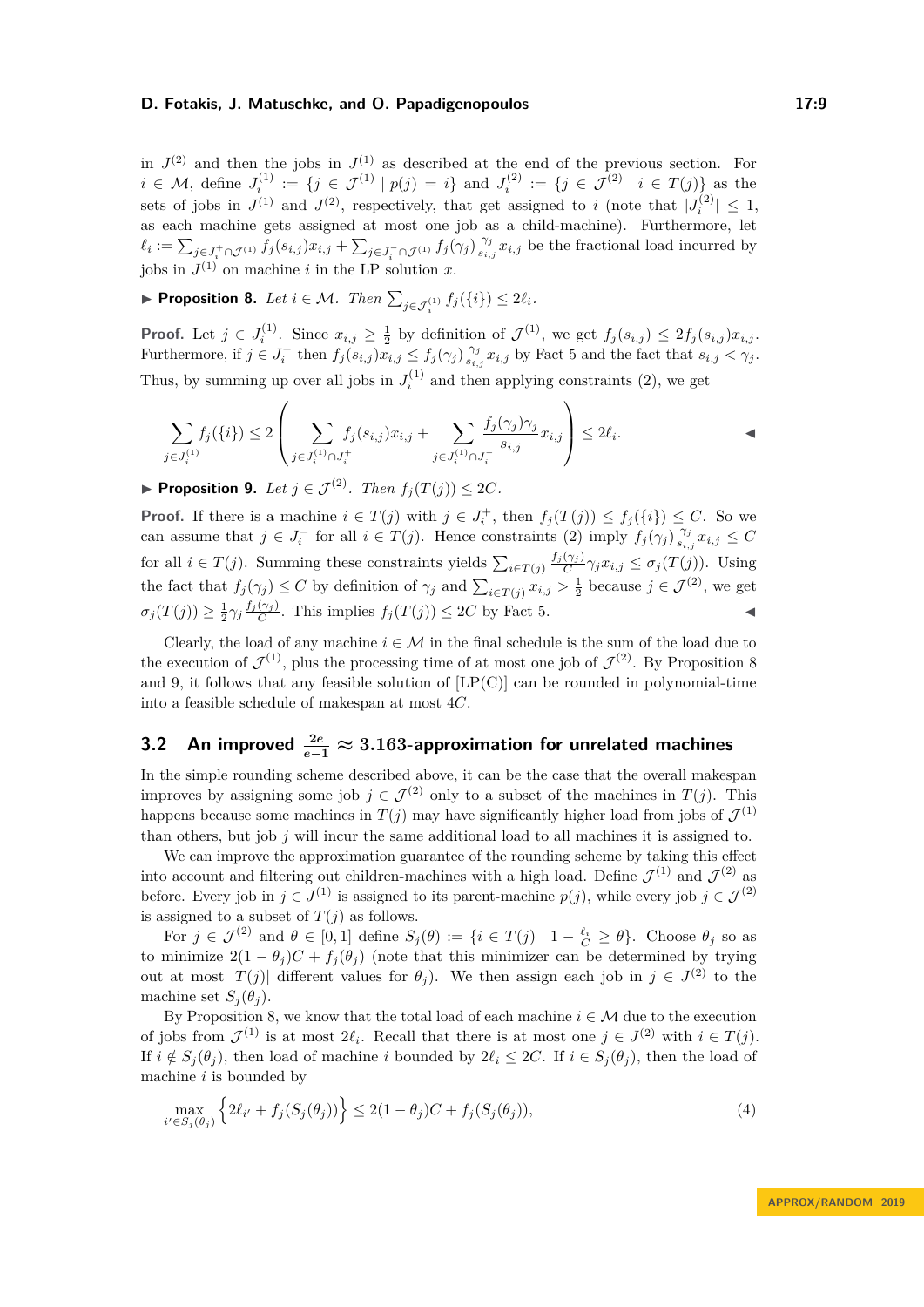#### **17:10 Malleable Scheduling Beyond Identical Machines**

where the inequality comes from the fact that  $1 - \frac{\ell_{i'}}{C} \geq \theta_j$  for all  $i' \in S_{\theta_j}$ . The following proposition gives an upper bound on the RHS of [\(4\)](#page-8-2) as a result of our filtering technique and proves Theorem [2.](#page-4-0)

<span id="page-9-0"></span>► **Proposition 10.** For each  $j \in \mathcal{J}^{(2)}$ , there is a  $\theta \in [0,1]$  with  $2(1-\theta)C + f_j(S_j(\theta)) \leq \frac{2e}{e-1}C$ .

**Proof.** Define  $\alpha := \frac{2e}{e-1}$ . We show that there is a  $\theta \in [0,1]$  with  $\sigma_j(S_j(\theta)) \geq \frac{\gamma_j f_j(\gamma_j)}{(\alpha+2\theta-2)C}$ . Then  $f_i(S_i(\theta)) \leq (\alpha + 2\theta - 2)C$  by Fact [5,](#page-6-2) implying the lemma.

Define the function  $g : [0,1] \to \mathbb{R}_+$  by  $g(\theta) := \sigma_i(S_i(\theta))$ . It is easy to see g is nonincreasing integrable and that

$$
\int_0^1 g(\theta)d\theta = \sum_{i \in T(j)} s_{i,j} (1 - \frac{\ell_i}{C}).
$$

See Figure [2](#page-7-0) for an illustration.

Now assume by contradiction that  $g(\theta) < \frac{\gamma_j f_j(\gamma_j)}{(\alpha+2\theta-2)C}$  for all  $\theta \in [0,1]$ . Note that  $\ell_i + \frac{\gamma_j f_j(\gamma_j)}{s_{i,j}}$  $\frac{f_j(\gamma_j)}{s_{i,j}}x_{i,j} \leq C$  for every  $i \in T(j)$  by constraints [\(2\)](#page-6-1) and the fact that  $\frac{\gamma_j f_j(\gamma_j)}{s_{i,j}} \leq f_j(s_{i,j})$ for all *i* such that  $j \in J_i^+$ . Hence  $\frac{f_j(\gamma_j)\gamma_j}{C}x_{i,j} \leq s_{i,j}(1-\frac{\ell_i}{C})$  for all  $i \in T(j)$ . Summing over all  $i \in T(j)$  and using the fact that  $\sum_{i \in T(j)} x_{i,j} \geq \frac{1}{2}$  because  $j \in J^{(2)}$  we get

$$
\frac{f_j(\gamma_j)\gamma_j}{2C} \le \sum_{i \in T(j)} s_{i,j} (1 - \frac{\ell_i}{C}) = \int_0^1 g(\theta) d\theta < \frac{f_j(\gamma_j)\gamma_j}{C} \int_0^1 \frac{1}{\alpha + 2\theta - 2} d\theta,
$$

where the last inequality uses the assumption that  $g(\theta) < \frac{\gamma_j f_j(\gamma_j)}{(\alpha+\gamma \theta) - \gamma}$  $\frac{\gamma_j J_j(\gamma_j)}{(\alpha+2\theta_j-2)C}$  for all  $\theta \in [0,1].$ By simplifying the above inequality, we get the contradiction

$$
1 < \int_{\alpha-2}^{\alpha} \frac{1}{\lambda} d\lambda = \ln(\frac{\alpha}{\alpha-2}) = 1.
$$

By the above analysis, our main result for the case of unrelated machines follows.

**► Theorem 2.** *There exists a polynomial-time*  $\frac{2e}{e-1}$ -approximation algorithm for the problem *of scheduling malleable jobs on unrelated machines.*

 $\triangleright$  Remark 11. We can slightly improve the above analysis by optimizing the threshold of assigning a job to the parent. This optimization gives a slightly better approximation guarantee of  $\alpha = \inf_{\beta \in (0,1)} \left\{ \frac{e^{\frac{1}{\beta}-1}}{e^{\frac{1}{\beta}-1}} \right\}$  $\frac{e^{\frac{1}{\beta}-1}}{\beta(e^{\frac{1}{\beta}-1}-1)}$   $\geq 3.14619.$ 

# **3.3 A (7***/***3)-approximation for restricted identical machines**

We are able to provide an algorithm of improved approximation guarantee for the special case of restricted identical machines: Each job  $j \in \mathcal{J}$  is associated with a set of machines  $\mathcal{M}_j \subseteq \mathcal{M}$ , such that  $s_{i,j} = 1$  for  $i \in \mathcal{M}_j$  and  $s_{i,j} = 0$ , otherwise.

Given a feasible solution to  $[LP(C)]$  and a properly oriented  $\mathcal{G}(x)$ , we define the sets  $\mathcal{J}^{(1)} := \{j \in \mathcal{J} \mid x_{p(j),j} = 1\}$  and  $\mathcal{J}^{(2)} := \mathcal{J} \setminus \mathcal{J}^{(1)}$ . The rounding scheme for this special case can be described as follows: **(a)** Every job  $j \in \mathcal{J}^{(1)}$  is assigned to  $p(j)$  (which is the only machine in  $\mathcal{G}(x)$  that is assigned to *j*). **(b.i)** Every job of  $j \in \mathcal{J}^{(2)}$  such that  $|T(j)| = 1$ or  $|T(j)| \geq 3$  is assigned to the set  $T(j)$  of its children-machines. (b.ii) For every job of  $j \in \mathcal{J}^{(2)}$  such that  $|T(j)| = 2$ , the algorithm schedules the job to the subset  $S \subseteq T(j)$  that results in the minimum makespan over  $T(j)$ . Notice that for  $|T(j)| = 2$  there are exactly three such subsets. As usual, the jobs of  $\mathcal{J}^{(2)}$  are placed at the beginning of the schedule, followed by the jobs of  $\mathcal{J}^{(1)}$ .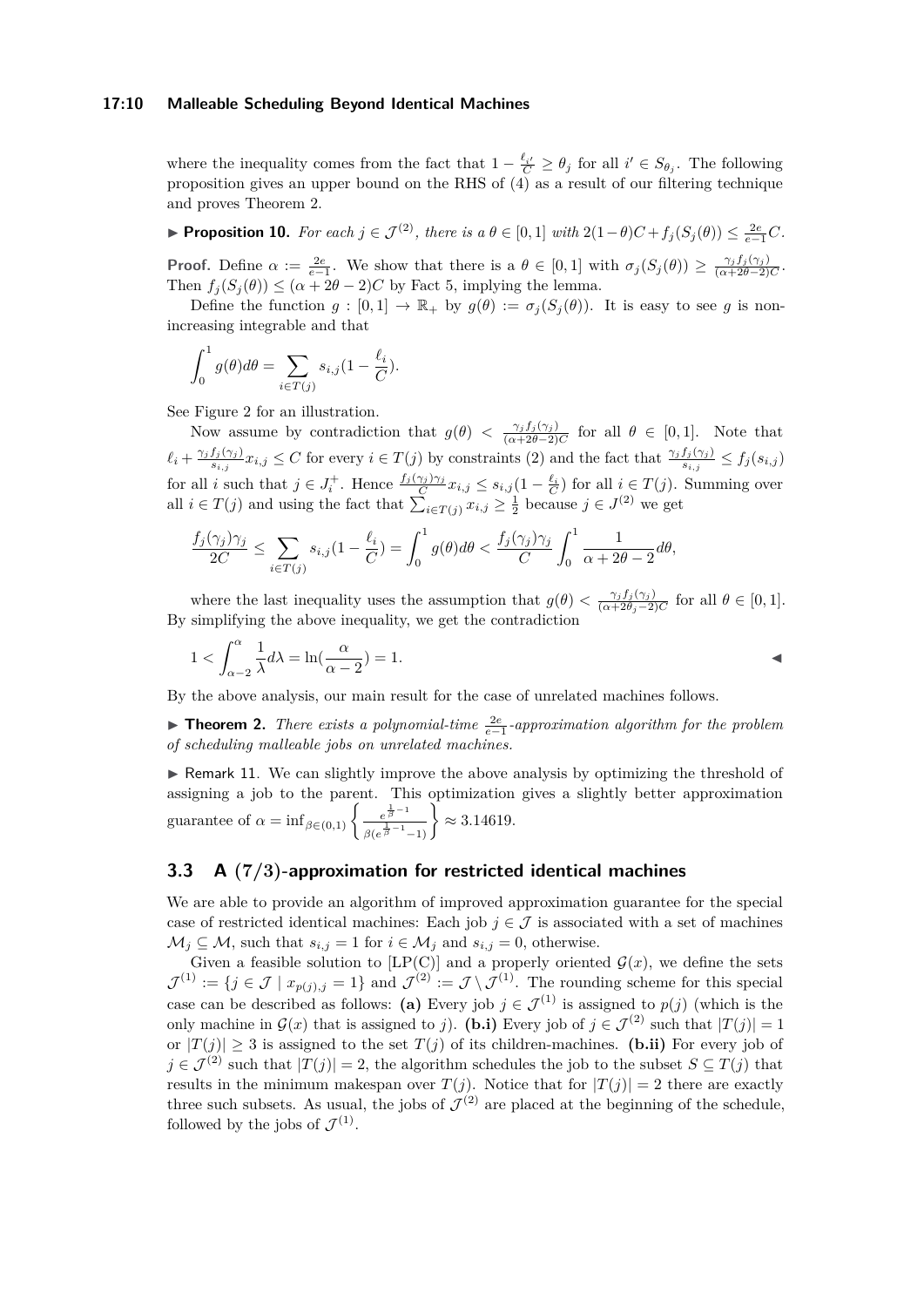**Theorem 3.** *There exists a polynomial-time*  $\frac{7}{3}$ -approximation algorithm for the problem *of scheduling malleable jobs on restricted identical machines (i.e.,*  $s_{i,j} \in \{0,1\}$  *for all*  $i \in \mathcal{M}$ *and*  $j \in \mathcal{J}$ *)*.

## **3.4 A 3-approximation for uniform machines**

We prove an algorithm of improved approximation guarantee for the special case of uniform machines, i.e., every machine has a unique speed  $s_i$  such that  $s_{i,j} = s_i$  for all  $j \in \mathcal{J}$ . Given a target makespan *C*, we say that a machine *i* is *j*-fast for a job  $j \in \mathcal{J}$  if  $j \in J_i^+$ , while we say that *i* is *j*-*slow* if  $j \in J_i^-$ . As opposed to the previous cases, the rounding for the uniform case starts by transforming the feasible solution of [LP(*C*)] into another extreme point solution that satisfies a useful structural property, as described in the following proposition.

<span id="page-10-1"></span>**Proposition 12.** *There is an extreme point solution x* of  $|LP(C)|$  that satisfies the following *property:* For each  $j \in \mathcal{J}$  there is at most one *j*-slow machine  $i \in \mathcal{M}$  such that  $x_{i,j} > 0$  and  $x_{i,j'} > 0$  for some job  $j' \neq j$ . Furthermore, this machine, if it exists, is the slowest machine *that j is assigned to.*

Let x be an extreme point solution of  $[LP(C)]$  that satisfies the property of Proposition [12](#page-10-1) and let  $G(x)$  a properly oriented pseudoforest. By the above proposition, each job *j* has at most three types of assignments in  $\mathcal{G}(x)$ : (i) *j*-fast machines  $F_i$ , (ii) *exclusive j*-slow machines  $D_j$ , i.e. *j*-slow machines that are completely assigned to *j*, and (iii) at most one shared *j*-slow machine *i<sup>j</sup>* (which is the slowest machine that *j* is assigned to).

We now describe the rounding scheme for the special case of uniform machines. For any job  $j \in \mathcal{J}$  in any order: (a) If  $x_{p(j),j} \geq \frac{1}{2}$  then *j* is assigned to its parent-machine  $p(j)$ , otherwise (b) *j* is assigned to a subset  $S \subseteq T(j)$ . In the second case, the subset *S* is chosen according to the following rule: **(b.i)** If  $F_j \neq \emptyset$ , then assign *j* to any  $i \in F_j$ , else **(b.ii)** if  $\sigma_j(D_j) \geq \frac{\gamma_j f_j(\gamma_j)}{3C}$ , then assign *j* only to the machines of  $D_j$  (but not to the shared *i<sub>j</sub>*). In any other case, **(b.iii)** *j* is assigned to  $D_i \cup \{i_j\}$ .

► **Theorem 4.** *There exists a polynomial-time 3-approximation algorithm for the problem of scheduling malleable jobs on uniform machines (i.e.,*  $s_{i,j} = s_i$  *for all*  $i \in M$  *and*  $j \in J$ ).

## **4 Model extensions and discussion**

## <span id="page-10-0"></span>**4.1 Sparse allocations via** *p***-norm regularization**

In the model of speed-implementable processing time functions that we study in the previous sections, each function  $f_j(S)$  depends on the total additive speed, yet is oblivious to the actual number of allocated machines. However, the overhead incurred by the synchronization of physical machines naturally depends on their number and we therefore need to take into account both the total speed and the cardinality of the machine set allocated to a job. In this section, we model the impact of the number of machines through the notion of *effective speed.* In this setting, every job *j* is associated with a speed *regularizer*  $p_j \geq 1$ , while the total speed of a set  $S \subseteq \mathcal{M}$  is given by:  $\sigma_j^{(p_j)}(S) = \left(\sum_{i \in S} s_{i,j}^{p_j}\right)^{\frac{1}{p_j}}$ . For simplicity, we assume that every job has the same speed regularizer,  $p = p_j, \forall j \in \mathcal{J}$ .

Clearly, the choice of  $p$  controls the effect of the cardinality of a set to the resulting speed of an allocation, given that as  $p$  increases a sparse set has higher effective speed than a non-sparse set of the same total speed. Notice that for  $p = 1$  we return to the standard case of additive speeds, while for  $p \to \infty$ , parallelization is no longer helpful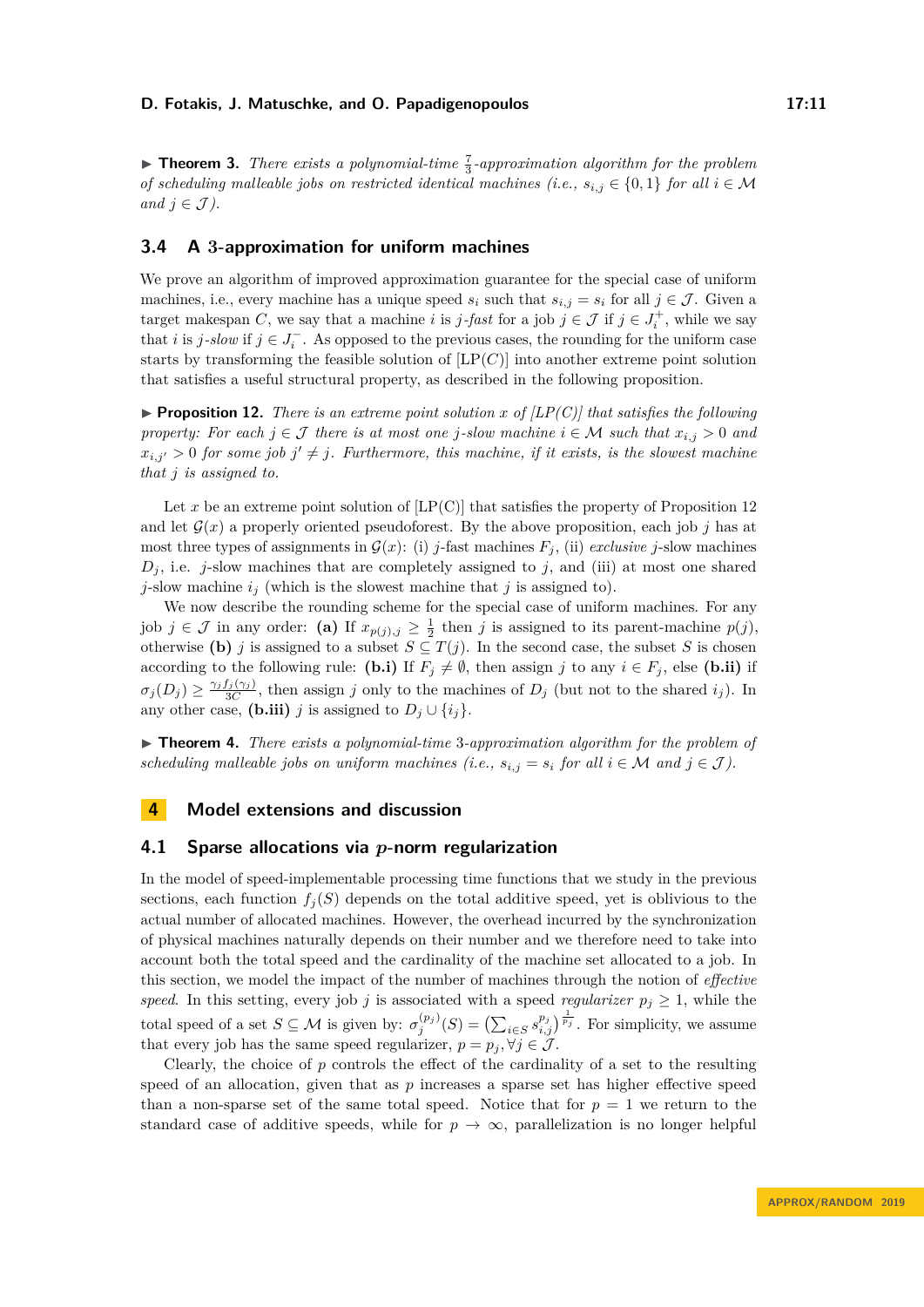#### **17:12 Malleable Scheduling Beyond Identical Machines**

as  $\lim_{p\to\infty} \sigma_j^{(p)}(S) = \max_{i \in S} \{s_{i,j}\}.$  As before, the processing time functions satisfy the standard properties of malleable scheduling, i.e.,  $f_i(s)$  is non-increasing while  $f_i(s) \cdot s$  is decreasing. For simplicity of presentation we assume that all jobs have the same regularizer *p*, but we comment on the case of job-dependent regularizers at the end of this section.

Quite surprisingly, we can easily modify the algorithms of the previous section in order to capture the above generalization. Given a target makespan *C*, we start from a new feasibility program  $[LP<sup>(p)</sup>(C)]$ , which is given by constraints  $(1),(3)$  $(1),(3)$  $(1),(3)$  of  $[LP(C)]$ , combined with:

$$
\sum_{j \in J_i^+} f_j(s_{i,j}) x_{i,j} + \sum_{j \in J_i^-} f_j(\gamma_j) \left(\frac{\gamma_j}{s_{i,j}}\right)^p x_{i,j} \le C \qquad \forall i \in \mathcal{M}
$$
\n(5)

Note that  $J_i^+, J_i^-,$  and  $\gamma_j(C)$  are defined exactly as before, and that the only difference between [LP(*C*)] and [LP<sup>(*p*)</sup>(*C*)] is that we replace the coefficient  $\frac{\gamma_j}{s_{i,j}}$  with  $\left(\frac{\gamma_j}{s_{i,j}}\right)^p$  in constraints [\(2\)](#page-6-1) of the former. It can be shown that for every  $C \geq OPT$ , where *OPT* is the makespan of an optimal schedule,  $[LP^{(p)}(C)]$  has a feasible solution.

The algorithm for this case is similar to the one of the standard case (see Section [3.1\)](#page-7-2), having  $[LP^{(p)}(C)]$  as a starting point. Moreover, the rounding scheme is a parameterized version of the simple rounding of Section [3.1,](#page-7-2) with the difference that the threshold parameter  $\beta \in [0,1]$  (i.e., the parameter that controls the decision of assigning a job *j* to either *p*(*j*) or  $T(j)$ ) is not necessarily  $\frac{1}{2}$ . In short, given a pseudoforest  $\mathcal{G}(x)$ , the rounding scheme assigns any job *j* to  $p(j)$  if  $x_{p(j),j} \geq \beta$ , or to  $T(j)$ , otherwise.

By similar arguments as in Propositions [8,](#page-8-0)[9,](#page-8-1) it can be proved that the makespan of the produced schedule is at most  $\left(\frac{1}{\beta} + \frac{1}{(1-\beta)^{1/p}}\right)C$ . Therefore, the algorithm can initially compute a threshold  $\beta \in [0, 1]$  that minimizes the above theoretical bound. Clearly, for  $p = 1$ the minimizer of the expression is  $\beta = 1/2$ , yielding the 4-approximation of the standard case, while for  $p \to +\infty$  one can verify that  $\beta \to 1$  and:

$$
\lim_{p \to +\infty} \inf_{\beta \in [0,1]} \left( \frac{1}{\beta} + \frac{1}{(1-\beta)^{1/p}} \right) = 2.
$$

As expected, for the limit case where  $p \to +\infty$ , our algorithm converges to the well-known algorithm by Lenstra et al. [\[16\]](#page-13-13) given that our problem becomes non-malleable. By using the standard approximation  $\beta = 1 - \frac{\ln p}{p}$  for  $p \ge 2$ , we can prove the following theorem.

**Figure 13.** Any feasible solution of  $\left[LP^{(p)}(C)\right]$  for  $p \geq 2$  can be rounded in polynomial*time into a feasible schedule of makespan at most*  $\left(\frac{p}{p-\ln p} + \sqrt[p]{\frac{p}{\ln p}}\right)C$ *.* 

Note that an analogous approach can handle the case where jobs have different regularizers, with the approximation ratio for this scenario determined by the smallest regularizer that appears in the instance (note that the approximation factor is always at most 4).

# <span id="page-11-0"></span><code>4.2 Minimizing the  $\sum_{j \in \mathcal{J}} w_j C_j$  objective</code>

The LP-based nature of our algorithms allows the design of efficient  $\mathcal{O}(1)$ -approximation algorithms for the objective of minimizing the sum of weighted completion times, i.e.,  $\sum_{j\in\mathcal{J}} w_j C_j$ , employing the standard technique of *interval-indexed formulations* [\[9\]](#page-12-10). In this setting, every job  $j \in \mathcal{J}$  is associated with a *weight*  $w_j \in \mathbb{Z}_{\geq 0}$  and the objective is to compute a feasible schedule of minimum  $\sum_{j\in\mathcal{J}} w_j C_j$ , where  $C_j$  the completion time of job *j*. In the malleable setting, the approximation guarantee of our algorithm for the  $\sum_{j\in\mathcal{J}} w_j C_j$ objective depends on the approximation guarantee of the underlying makespan problem.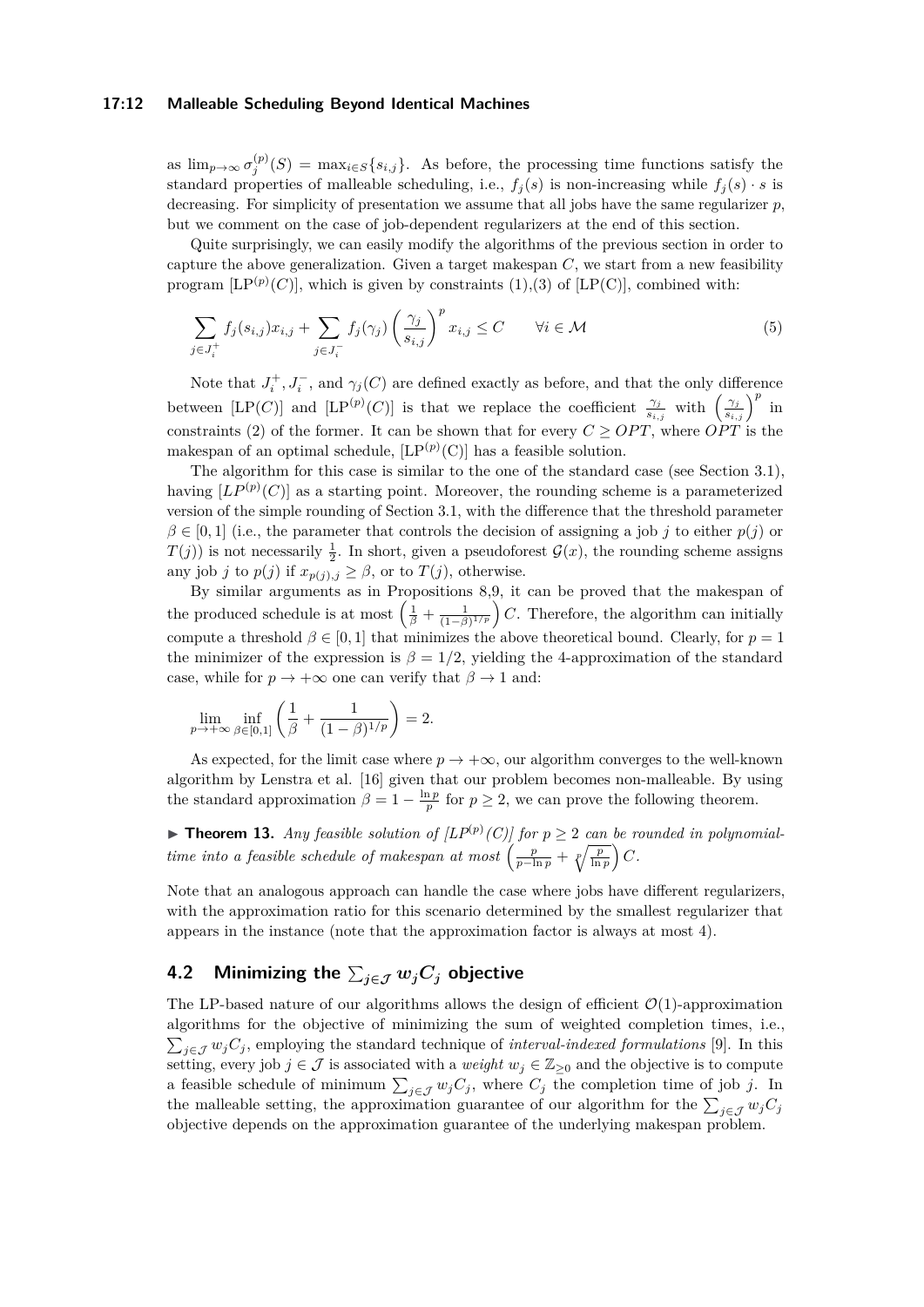**Findment 14.** *There exists a*  $\mathcal{O}(\rho)$ -approximation algorithm for the problem of malleable *scheduling minimizing the*  $\sum_{j \in \mathcal{J}} w_j C_j$  *objective, where*  $\rho$  *the approximation ratio of the best rounding scheme of*  $[LP(C)]$ .

## <span id="page-12-7"></span>**4.3 Supermodular processing time functions**

In this paper we concentrated our study on speed-implementable processing time functions. However, the general definition of malleable scheduling given in Section [1](#page-1-3) leaves room for many other possible variants of the problem with processing times given by monotone nonincreasing set functions. One natural attempt of capturing the assumption of non-decreasing workload is to assume that for each job  $j \in \mathcal{J}$  the corresponding processing time function  $f_j$ is supermodular, i.e.,

$$
f_j(T \cup \{i\}) - f_j(T) \ge f_j(S \cup \{i\}) - f_j(S)
$$

for all  $S \subseteq T \subseteq \mathcal{M}$  and  $i \in \mathcal{M} \setminus T$ . The interpretation of this assumption is that the decrease in processing time when adding machine *i* diminishes the more machines are already used for job *j* (note that the terms on both sides of the inequality are non-positive because  $f_i$  is non-increasing). For this setting, which we refer to as *generalized malleable scheduling with supermodular processing time functions*, we derive a strong hardness of approximation result.

**Findment 15.** *There is no*  $|\mathcal{J}|^{1-\epsilon}$ -approximation for generalized malleable scheduling with *supermodular processing time functions, unless*  $P = NP$ *.* 

<span id="page-12-10"></span><span id="page-12-9"></span><span id="page-12-8"></span><span id="page-12-6"></span><span id="page-12-5"></span><span id="page-12-4"></span><span id="page-12-3"></span><span id="page-12-2"></span><span id="page-12-1"></span><span id="page-12-0"></span>

|                | References —                                                                                                                                                                                                                                              |
|----------------|-----------------------------------------------------------------------------------------------------------------------------------------------------------------------------------------------------------------------------------------------------------|
| $\mathbf{1}$   | G. M. Amdahl. Validity of the Single Processor Approach to Achieving Large Scale Computing<br>Capabilities. IEEE Solid-State Circuits Society Newsletter, 12(3):19-20, Summer 2007.                                                                       |
| $\overline{2}$ | J. Blazewicz, M. Y. Kovalyov, M. Machowiak, D. Trystram, and J. Weglarz. Preemptable<br>Malleable Task Scheduling Problem. IEEE Trans. Comput., 55(4):486-490, April 2006.                                                                                |
| 3              | R. P. Brent. The Parallel Evaluation of General Arithmetic Expressions. J. ACM, 21(2):201–<br>206, April 1974.                                                                                                                                            |
| 4              | J. Correa, A. Marchetti-Spaccamela, J. Matuschke, L. Stougie, O. Svensson, V. Verdugo, and<br>J. Verschae. Strong LP formulations for scheduling splittable jobs on unrelated machines.<br>Mathematical Programming, $154(1-2):305-328$ , $2015$ .        |
| 5              | J. Du and J. Leung. Complexity of Scheduling Parallel Task Systems. SIAM Journal on<br>Discrete Mathematics, $2(4):473-487$ , 1989.                                                                                                                       |
| 6              | P. Dutot, G. Mounié, and D. Trystram. Scheduling Parallel Tasks: Approximation Algorithms.<br>In Joseph T. Leung, editor, Handbook of Scheduling: Algorithms, Models, and Performance<br><i>Analysis</i> , chapter 26, pages 26-1-26-24. CRC Press, 2004. |
| 7              | M. Garey and R. Graham. Bounds for Multiprocessor Scheduling with Resource Constraints.<br>$SIAM\ Journal\ on\ Computing, 4(2):187-200, 1975.$                                                                                                            |
| 8              | R. Graham. Bounds on Multiprocessing Timing Anomalies. SIAM Journal on Applied<br>Mathematics, 17(2):416-429, 1969.                                                                                                                                       |
| 9              | L. A. Hall, A. S. Schulz, D. B. Shmoys, and J. Wein. Scheduling to Minimize Average<br>Completion Time: Off-Line and On-Line Approximation Algorithms. Math. Oper. Res.,<br>$22(3):513-544$ , August 1997.                                                |
| 10             | C. Hanen and A. Munier. An approximation algorithm for scheduling dependent tasks on m<br>processors with small communication delays. Discrete Applied Mathematics, 108(3):239-257,<br>2001.                                                              |